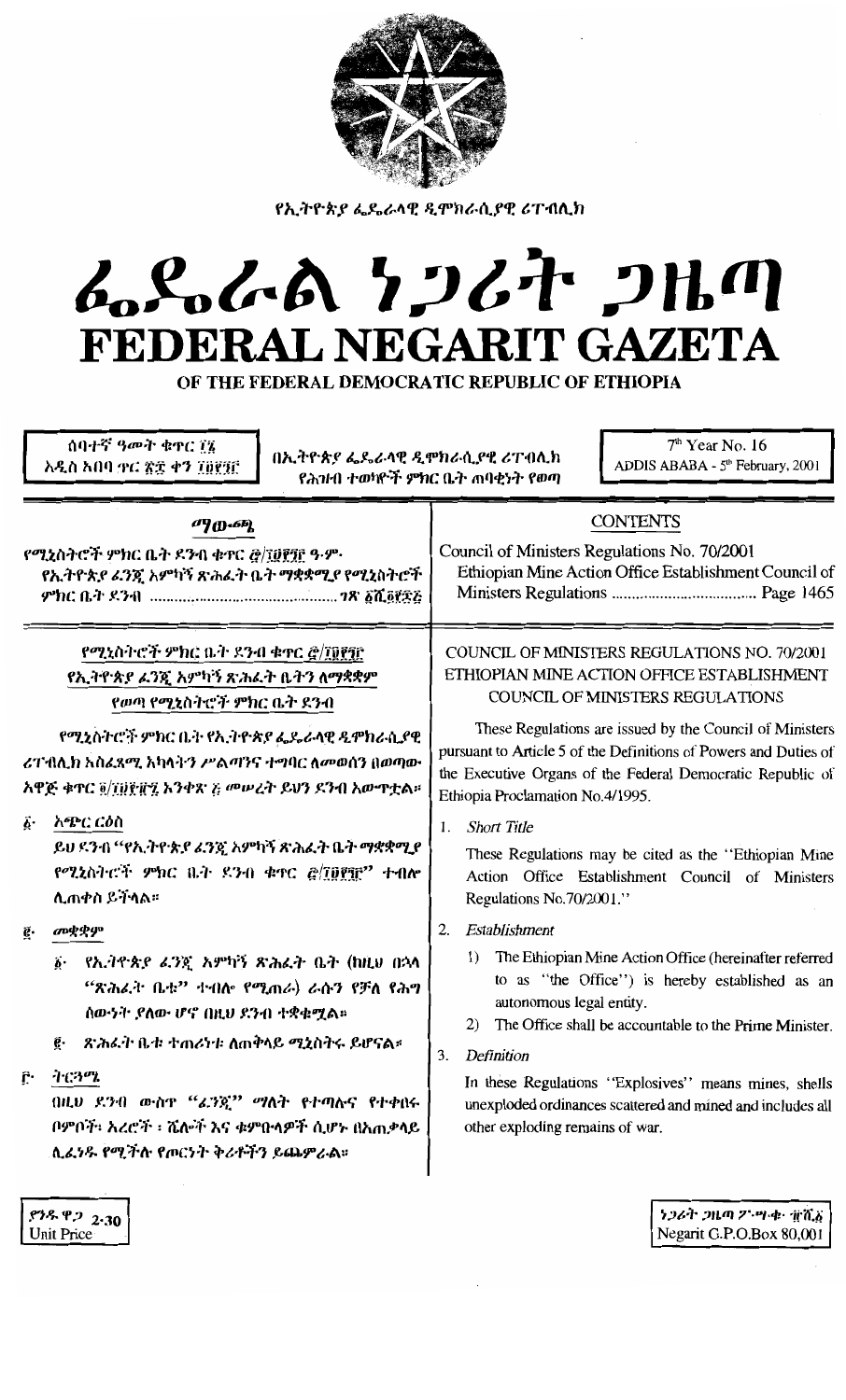| ĝ٠ | ዓላማ                                                                                                                                                                                                                                                                                                                                                                                                                                                                                                                                                                                                                                                                                                                                                                                                                                | <b>Objectives</b><br>4.                                                                                                                                                                                                                                                                                                                                                                                                                                                                                                                                                                                                                                                                                                                                                                                                                                                                                                                                                                                                                                                                                                                                                        |
|----|------------------------------------------------------------------------------------------------------------------------------------------------------------------------------------------------------------------------------------------------------------------------------------------------------------------------------------------------------------------------------------------------------------------------------------------------------------------------------------------------------------------------------------------------------------------------------------------------------------------------------------------------------------------------------------------------------------------------------------------------------------------------------------------------------------------------------------|--------------------------------------------------------------------------------------------------------------------------------------------------------------------------------------------------------------------------------------------------------------------------------------------------------------------------------------------------------------------------------------------------------------------------------------------------------------------------------------------------------------------------------------------------------------------------------------------------------------------------------------------------------------------------------------------------------------------------------------------------------------------------------------------------------------------------------------------------------------------------------------------------------------------------------------------------------------------------------------------------------------------------------------------------------------------------------------------------------------------------------------------------------------------------------|
|    | ጽሕፌቱ ቤቱ የሚከተሉት ዓላማዎች ይኖሩታል፤<br>የተቀበሩ እና የተጣሉ ፊንጂዎች በሰው ሕይወት፣ አካል<br>$\delta$ .<br>እና ንብረት ላይ ጉዳት እንዳያደርሱ ማድረግ፤<br>የተቀበሩ እና የተጣሉ ፊንጇዎች ለሁለተኛ ጊዜ በሥራ<br>ë.<br>ላይ ሊውሉ በማይችሉበት ሁኔታ ማምከን፤<br>ኅብረተሰቡ የተቀበሩና የተጣሉ ፈንጇዎች የሚያስከት<br>ŗ٠<br>ሉትን ጉዳት ተገንዝቦ ተንቃቄ እንዲያደርግ ትምሀርት<br>መስጠተ፡                                                                                                                                                                                                                                                                                                                                                                                                                                                                                                                                                         | The Office shall have the following objectives:<br>1) Prevent explosives scattered and mined from<br>causing damage to life, bodily injury, and property;<br>2)<br>deactivate explosives in a manner they may not be<br>used again;<br>3)<br>educate the public of the damages and injuries that<br>may be caused by such explosives so that they take<br>all care necessary:                                                                                                                                                                                                                                                                                                                                                                                                                                                                                                                                                                                                                                                                                                                                                                                                  |
| Į٠ | የጽሕራት ቤቱ ሥልጣንና ተግባር<br>ጽሕፌት ቤቱ የሚከተሉት ሥልጣንና ተግባራት ይኖሩታል ፤<br>የተቀበሩ እና የተጣሉ ፈን፳ዎች የሚገኙባቸውን<br>ő٠<br>ቦታዎች ለይቶ ለማወቅ ዋናት ያካሂዳል፤<br>በፈንጇ ማምከን ተግባር የሚሰማሩ ባለሙያዎችን<br>ĝ.<br><b>የሰለ</b> ዋናል፡ በሥራ ያሥማራል፡<br>የተጣሉና የተቀበሩ ፈንጇዎችን በማምከንና በማጽዳት<br>ŕ٠<br>ተግባር ይሥማራል፡<br><i>ኅብረተሰ</i> ቡ የተቀበሩና የተጣሉ ፈንጇዎች ስለሚያስከ<br>$\ddot{\bm{\theta}}$ .<br>ትሉት ጉዳት ተገንዝቦ ተንቃቄ እንዲያደርግ ትምሀርት<br>ይሰጣል፡<br>በአገሪቱ በማናቸውም ሥፍራ ቅርንጫፍ ጽ/ቤቶችን<br>Ï٠<br>ሊ.የቋቁም ይችላል፡<br>በአገር ውስተና በሌሎች አገሮች ከሚገኙ አቻ<br>$\tilde{\mathbf{z}}$ .<br>ተቋማትና ተመሳሳይ ዓላማ ካላቸው አካላት <i>ጋ</i> ር የሥራ<br>ግንኙነት ይመሥርታል፡<br>ፈንጇ ተቀብሮባቸው እና ተዋሎባቸው የነበሩ አካባ<br>ï.<br>ቢዎች ከእንዚህ መሣሪያዎች የዐዱ ስለመሆናቸው<br>ከሚደረጋግጡ አካላት ጋር ይተባበራል፤<br>የንብረት ባለቤት ይሆናል፣ ውል ይዋዋላል፣ በስሙ<br>ï٠<br>ይከሳል፡ ይከሰሳል፡<br>ለሚሰጠው አገልግሎተ ክፍያ ሊጠይቅ ይችላል፤<br>ij٠<br>ዓላማውን ከግብ ለማድረስ የሚያስችሉ ሌሎች ተግባ<br>$\dddot{\mathbf{r}}$ .<br>ሮችን ያከናውናል። | <b>Powers and Duties</b><br>5.<br>The Office shall have the following powers and duties:<br>conduct studies to identify places where such<br>1)<br>explosives are mined and scattered;<br>train specialists who will be engaged in the deac-<br>2)<br>tivation;<br>3)<br>engage in clearing and deactivation of explosives;<br>educate the public in order to enable them acquire<br>4)<br>the necessary awareness about damages that could<br>be caused by such explosives thereby helping them<br>to take all such necessary protective measures.<br>establish offices in any part of the country in order<br>$\mathfrak{S}$ )<br>to carry out its objectives;<br>establish relations with domestic and foreign ins-<br>6)<br>titutions and other organizations having sumilar<br>objective;<br>cooperate with organizations assigned to certify<br>7)<br>that the areas in which explosives scattered are<br>cleared from such explosives;<br>own property, enter into contracts, to sue, and be<br>8)<br>sued in its own name;<br>charge for the services it renders.<br>9)<br>carry out other activities as are necessary for the<br>10)<br>attainment of its objectives. |
| ĵ٠ | የጽሕፈት ቤቱ አቋም<br>ጽሕፈት ቤቱ።<br>ACR<br>$\ddot{\bm{\delta}}$ .<br>ዳይሬክተር ፡<br>ĝ.<br>አስራላጊ ሥራተኞች ፡<br>ŕ٠<br>ይኖሩታል።                                                                                                                                                                                                                                                                                                                                                                                                                                                                                                                                                                                                                                                                                                                       | Organization of the Office<br>6.<br>The Office shall have:<br>a Board;<br>$\Gamma$<br>a Director;<br>2)<br>appropriate number of employees<br>3)                                                                                                                                                                                                                                                                                                                                                                                                                                                                                                                                                                                                                                                                                                                                                                                                                                                                                                                                                                                                                               |
| ą. | የቦርዱ አባላት<br>ጽሕፈት ቤቱ በመንግሥት የሚሰየሙ አግባብ ካላቸው<br><i>ተቋሞችና የመንግሥት መ </i> ቤቶች የተውጣጡ ሰባት አባላት<br><i>ያ</i> ሎት ቦርድ ይኖረዋል፡፡                                                                                                                                                                                                                                                                                                                                                                                                                                                                                                                                                                                                                                                                                                                | Members of the Board<br>7.<br>The Office shall have a Board consisting of seven<br>members appointed by the Government and drawn from<br>among pertinent institutions and public bodies.                                                                                                                                                                                                                                                                                                                                                                                                                                                                                                                                                                                                                                                                                                                                                                                                                                                                                                                                                                                       |
| Î۰ | የቦርዱ ሥልጣንና ተግባር<br>ቦርዱ የሚከተሉት ሥልጣንና ተግባሮች ይኖሩታል፤<br>ጽሕራት ቤቱ በዓላማው መሥረት ተግባራዊ እንቅስቃሴ<br>$\vec{b}$ .<br>ማድረጉን ያረጋግጣል፡<br>ጽሕፈት ቤቱ የሚተዳደርበትን መመሪያ ያወጣል፤<br>ĝ.<br>የጽሕራት ቤቱን አደረጃጀት ይወስናል፥ ጽ/ቤቱ የሚስ<br>Ë٠<br>ፋፋበትን፡ የሚጠናከርበትንና አሥራሩ የሚሻሻልበትን<br>መንገድ ይቀይሳል፡<br>የጽሕፈት ቤቱን ዳይሬክተር ይሾማል፡<br>$\ddot{\theta}$ .<br>ጽሕፈት ቤቱ የሚያስከፍላቸውን ክፍያዎች ይወስናል፣<br>$\ddot{\mathcal{L}}$<br>የጽሕፈት ቤቱን ፕሮግራምና በጀት መርምሮ ያወድቃል።<br>$\mathbf{z}$                                                                                                                                                                                                                                                                                                                                                                                                                | Powers and Duties of the Board<br>8.<br>The Board shall have the following powers and duties:<br>ensure that the activities of the Office are carried out<br>$\left  \cdot \right $<br>in accordance with its objectives;<br>2) issue administrative policies of the Office;<br>determine the organization of the Office, devise<br>3)<br>ways on how to consolidate and expand the office;<br>appoint the Director of the Office;<br>4)<br>fix fees and charges to be paid to the office;<br>5)<br>approve the program and budget of the Office.<br>6)                                                                                                                                                                                                                                                                                                                                                                                                                                                                                                                                                                                                                        |